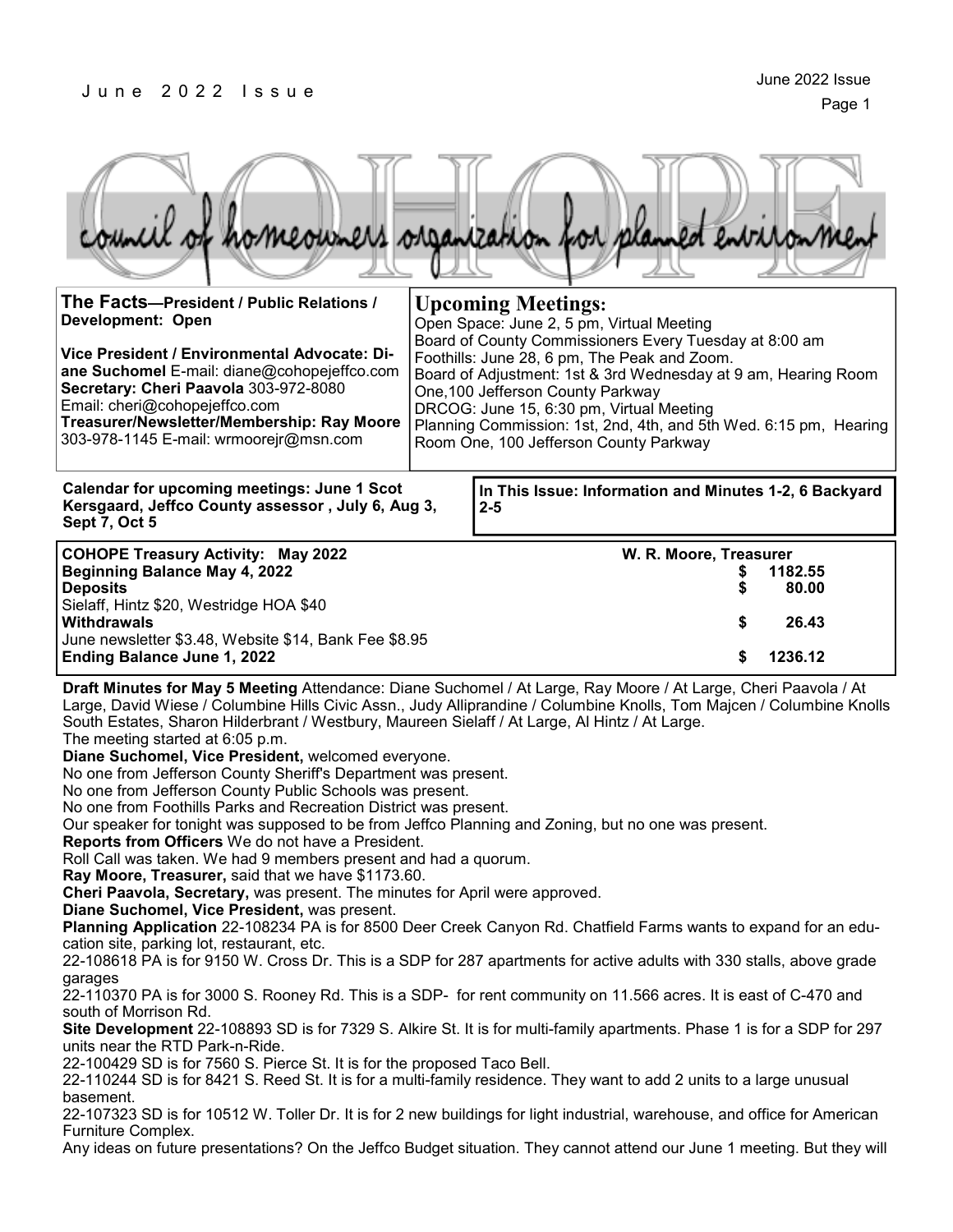let her know about possibility for July meeting. (*Update: The Commissioners aren't available to attend our July meeting either*) One suggestion for speaker is Net Zero on S. Golden Rd. It is a business promoting energy conservation methods. The website is www.heliohome.io. Are we interested? No. We would like to hear from the County Commissioners or Assessors.

We have the Columbine Library reserved on June 1. We do not have a speaker yet. (*Update: the County Assessor, Mr. Kersgaard wiill be the speaker at the June meeting*)

Jeffco is developing a Climate Action Plan (Sustainability Commission). A draft may be out later this year.

National Night Out is Aug. 2. If your HOA would like someone to join you, contact Deputy Bybee.

Concerning the Jefferson County Sheriff's Department Crime Mapping website, IT IS UP AND RUNNING. The website is communitycrimemap.com.

Jeffco Public Library has their current culture pass available again this year. Free tickets are available for various events. The number of tickets is variable for each event.

The election for Foothills Parks and Recreation District results are Ward 3 is Ali Lodice, Ward 4 is Gina M Writz, and Ward 5 is Phillip Gene Trimble. The Mil Levy for Kipling Villas SU6 District B passed. West Metro Director District 1 is Donald Sherman, District 2 is Jerry Cassel, District 3 is Michael Feeley, and District 4 is Caroline Wolfrum. Any status on the apartments going in at Sears? No status.

**Old Business** The position of President for COHOPE is still open.

**New Business** Someone asked if anyone has had any experience with Smart Miles? No one had.

Should we have a meeting on July 6? Yes.

There has been a lot of graffiti at the skate park in Clement Park. A proposal was submitted to treat graffiti like Highlands Ranch does. Their skate park has a 6' fence around it. They lock it at night, When there is damage, they close for 1 or more days. We are being hit by people from other areas. They have no cameras.

**Announcements** 

Nothing.

We adjourned at 6:45 p.m. *Cheri Paavola, Secretary*

## **THE BACKYARD**

## *Columbine Hills News*

*From* **Notes From The Board** — Mayday! Mayday! CHCA Needs Your Help! After many years of paying for everincreasing postage to mail the monthly newsletter, we have come to the decision to deliver the newsletters ourselves. In talking with the folks at Colorado Lasertype, it is clear that we are the largest Civic Association or HOA in this area still paying to have the newsletters mailed. Most other comparable communities hand-deliver their newsletters. The newsletter is free to us, paid by advertisers; however we are now paying nearly \$400.00 in postage monthly and that amounts to nearly \$4800.00 annually. This community can do so much with that money. So here it is: we need at least 10 walkers or walking partners who would commit to delivering the paper to about 100 houses a month. More volunteers will make it even easier. This could take between one and one and one half hours of your time every month, right around the first of the month. We know you already walk. Add a satchel of newsletters and walk to help out the neighborhood. You do not need to do your section on one day only; we will each have two or three days to accomplish this. July is the month we shall begin. Since CHCA is an all-volunteer organization we cannot pay you, but you can expect to be surprised from time to time with a perk or three. We also plan to celebrate the walkers with a picnic later in summer. Come on, all you walkers; help us out. It is a great reason to get up and put your shoes on, get some exercise, help the community, meet some neighbors, and it's only once a month! Contact us at ColumbineHills80128@gmail.com, or call me directly at 720-334-2876. Thank you. We are really excited about this, and look forward to hearing from you soon. — *Galen Wiese, CHCA President* 

### **Columbine Knolls South II Review**

*From* **President's Corner** — Andi Erpelding-Elkins (board director) and Julia Bate (HOA member) continue to engage sign companies for proposals to replace the West Chatfield Avenue and South Yukon Way entrance signage. They have received one proposal so far with one or two more pending. Our goal is to have the proposals ready for board review at the upcoming May 10th HOA meeting. We've had interest from HOA members to provide content in our newsletter, and we are working to create space so members can contribute. Toward this goal, we decided to free-up space in the newsletter by removing the board meeting minutes from the newsletter in favor of creating a page on our website. You can find the board-approved minutes by clicking on the Important Documents tab in the upper right of the homepage and going down to Meeting Minutes. If you are interested in providing articles or other content, please contact our newsletter editor at cksiinewsletter@gmail.com. The social and event committee has solidified the events for 2022, and those events and dates are provided in this edition of the newsletter and can also be found on our website at cksii.org. I want to thank everyone on the social and events committees for getting together to plan these events! The Community Gar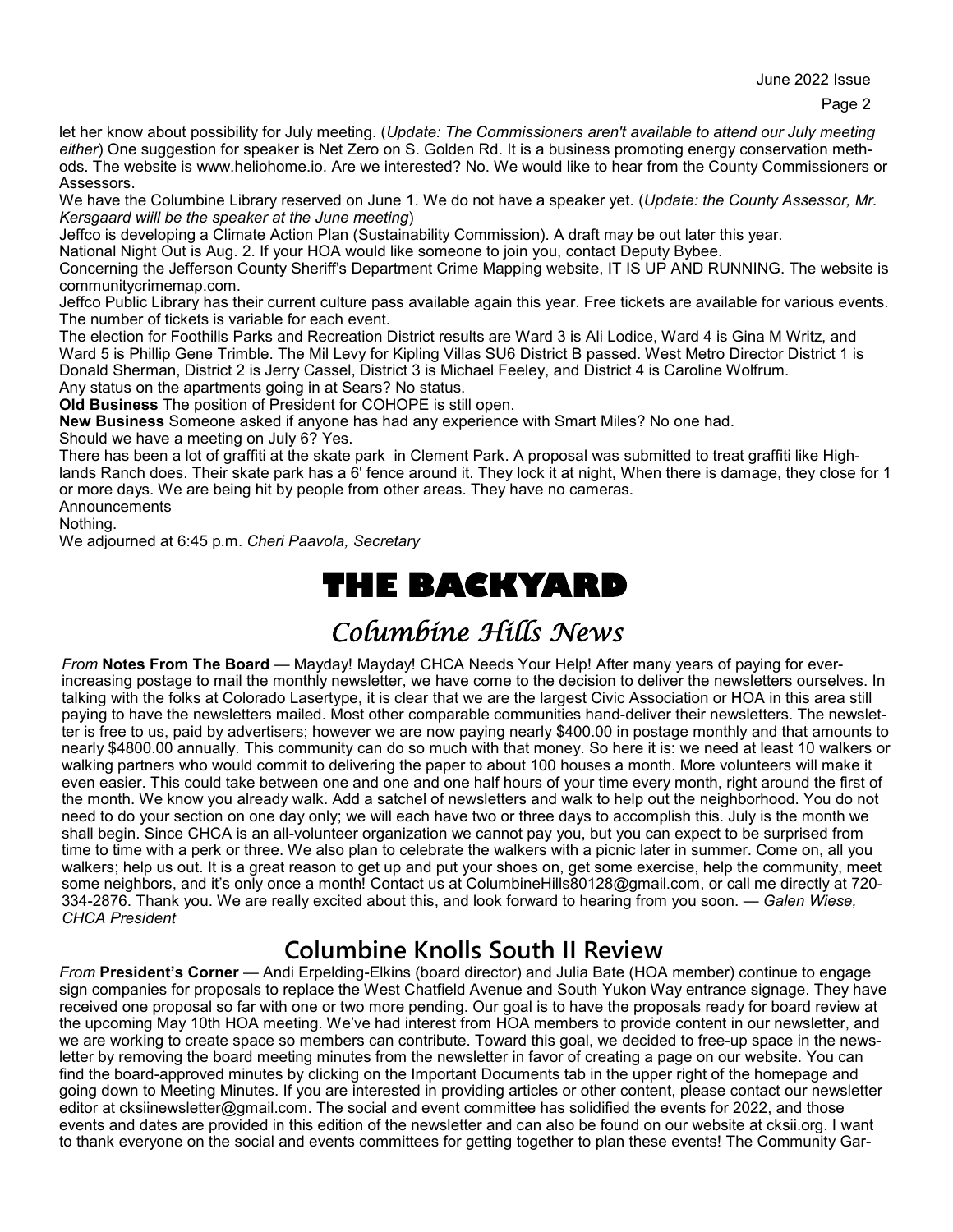age Sale is scheduled for Friday, July 15th and Saturday, July 16th. Jennifer Blake sponsors this event, and you can find more information as the date approaches on Nextdoor and our website. We will then hold the Large Item Pickup for HOA members who subscribe to the HOA sponsored Waste Management trash program on Wednesday, July 20th. Details about what items are and are not accepted can be found on our website. It's great to see neighbors out working in their yards after a long winter. Please remember to assess the landscaping near your sidewalk and common areas. Now is a great time trim back trees and shrubs that are encroaching the sidewalk, common areas, or traffic signage. Taking care of your trimming and pruning now, before vegetation buds-out, is far easier in terms effort, and produces far less landscape debris! Lastly, Stephanie Haberkorn (landscape committed chair) has scheduled the annual cleanup of the West Chatfield Avenue and South Yukon Way entrance for Saturday, April 30st. Unfortunately, the timing of this event is such that you will be reading this newsletter after this work has been completed. If you saw them out there, I hope you gave them a honk of the horn and a big thumbs up! I will report how the cleanup went in the June edition of the Review. The Architectural Control Committee (ACC) is starting to see an uptick in requests for painting, windows, fencing, concrete work, and landscape improvements. As I mentioned in detail last month, please make sure you submit your ACC requests as soon as possible to allow the ACC time to review your requests. As a reminder, in general, (regardless of whether you are an HOA member or not) any improvement to the exterior of your home or to your property, which is visible to the public, requires approval of the Architectural Control Committee. *— Tom Schicktanz, President CKSII HOA*

# Columbine Knolls VoiCe

*From* **COLUMBINE KNOLLS HOMEOWNERS ASSOCIATION** April 5, 2022 President Twisselman called the Board of Directors meeting to order at 7:03 p.m. The meeting was conducted via zoom. Board members attending: Anita Twisselman, Tony Tierney, Jean Baden-Gillette, Levi Wood, Grant Garfield, Cole Fichter, and Bill Weeks Eight additional residents of the Columbine Knolls community were also in attendance.

COMMITTEE REPORTS Membership: Lynn Weitzel, chair, reported 371 members (20 ahead of last year). Safety, Beautification and Maintenance: Director Woods shared he was just getting ready for "weed season". He also noted he has reached out to two other brickwork companies for estimates on the repair to the Lamar entrance. Covenants and Architectural Control: Director Garfield stated the committee continues to receive PIPSA requests. Special Events/Programs: President Twisselman informed the Board that the search for a chair for this committee is still in progress. The following events are currently being planned: o Easter Egg Hunt – Cole and Jessica Fichter will head this up. It is scheduled for Saturday, April 16th, 10:00 a.m., Columbine Knolls Grove Park. The 4th of July Parade at Marker Park, 9:30 a.m. to 11;00 a.m. HOA Pool Party – July 20, 2022 – 5:00 p.m. to 9:00 p.m. Fall Festival (?) Smores Fest – Bring your own smores ! Hot chocolate and cider provided – Ideas??? Rent 2 fire pits; possibly - October 9th, 2022 3:30 – 5:30 pm

COHOPE – Judy Alliprandine shared the Board that there was no report as COHOPE meets in the days following the CKHA Board meeting on the first Tuesday of the month; therefore, future reports will lag by one month.

Treasurer's Report: Treasurer Baden-Gillette (Financial reports can be viewed at www.ckha.org.) Other Reports: Steve Hantelman conveyed that seven houses were pending for sale and two active houses just went on

the market; sale prices between \$675,000 and \$895,000. Director Pudewell was not present but President Twisselman noted that individuals have been forwarding articles for the

Columbine Knolls Voice to him. Lynn Weitzel suggested starting up the "new neighbor" column again. NEW BUSINESS Steve Hantelman requested that money be allocated for upgrading the backup system for the website. Motion to this effect was made and passed.

EXECUTIVE SESSION President Twisselman asked for an executive session to discuss communication with our attorney.

Meeting adjourned at 8:00 p.m

## Columbine West Civic Association Newsletter

*From* **A Moment With The Board** The April monthly meeting on Zoom gave us time to start collecting information and ideas for upcoming Events, along with a small snapshot of the Easter Egg Hunt participation. Our Bunny made an BIG appearance on April 9th, at the Columbine West pool park. Best guess on attendance was around 75-80 kids and so many parents & grandparents we lost track. The kids were divided into age groups and given specific areas to hunt, allowing the littlest ones to stay close to the park pavilion and the biggest ones to run around the school playground area. Go Bunny! Check out the Front Page for more information on the Annual Garage Sale May 13/14th. Information on how to participate is also on the website. Elections for Officers /Board Members will be in May. If you would like to have your name considered for a position, added to the Slate of Elections, please contact CWCAtalk@gmail.com. The association would like to offer a Chalk Walk Contest during the Summer (July) when the kids are out of school. This event could be compared to the tradition of Cherry Creek Arts Festival, resident artists (neighborhood kids & adults) creating temporary chalk artworks to be enjoyed by our Columbine West community. A new Committee Chair would plan, host and secure Judges for the event. There is a budget available for supplies and refreshments. If interested, please drop a message to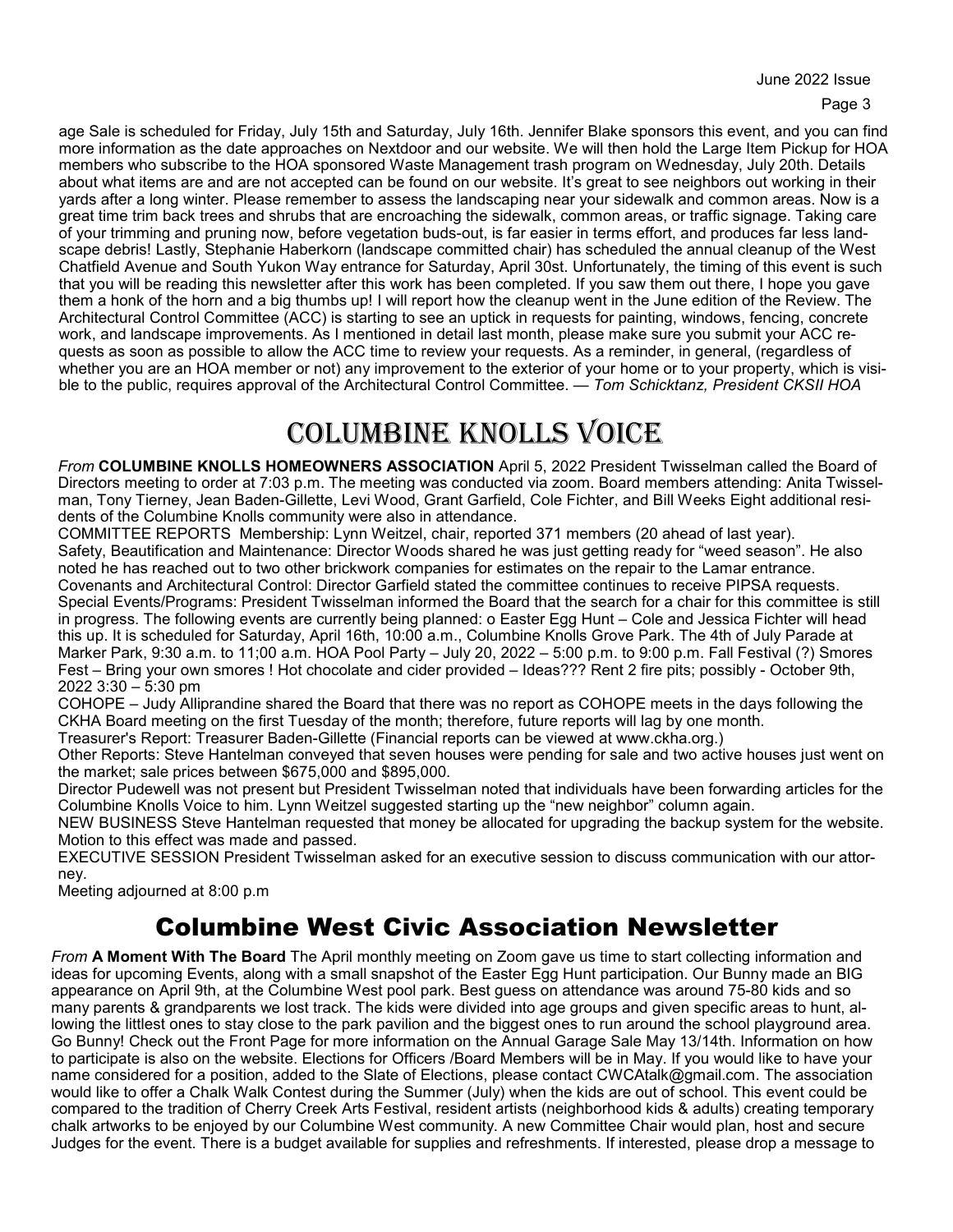CWCAtalk@gmail.com, we would love to see this event come alive. Covenant Control Committee has monitored the neighborhood and documented 240 violations, which comprises 16% of total residents. Violation Letters are being sent out. It does take time and effort to keep these violations under control, each neighbor is asked to do their part too. Continue to check the calendar on the front page of the monthly newsletter or stop by the new website www.CWCA. info and check out what's happening. Please feel free to contact CWCAtalk@gmail.com with any other ideas you would like for us to work on. You can also connect with us at a Monthly meeting. Drop in, say Hi and meet a friend

## The Leawood Rapporter

*From* **Leawood Metropolitan Recreation and Park District Minutes April 13, 2022** The meeting was called to order at t 6:35 p.m. by President Steve Wall. Members present: Debby Baker/Vice President and Secretary, Donna Snyder/Treasurer, Wade Hancey/Special Projects, and Dave Padilla/Parks Manager. Visitors: Leawood Residents: Judy Anderson, Dee Grant, Ken Garrett, and Steve Garrett. Dutch Creek resident: Craig Peterson and Vintage Reserve resident: Deb Roos.

PUBLIC COMMENTS A. Katie Clark - Steve received an email from Katie Clark (resident of Dutch Creek) giving her support for the proposed disk golf course. B. Dee Grant, Ken Garrett, Steve Garrett, Craig Peterson and Deb Roos. – They each expressed their opposition to the proposed disk golf course. C. Judy Anderson – Judy attended the meeting to observe. She is considering the open Board position. Judy recently retired from the Ken Caryl Ranch Metropolitan District and shared her observations of the Ken Caryl Metropolitan District Disc Golf Course.

Treasurer's Report – Donna presented the Treasurer's Report. Bills to be paid this month include Denver Water, Waste Management, Xcel Energy, Liberty Waste/Altitude Waste Solutions, Weston, LCA (Rapporter, web site), Jason Allind (Disk Golf Course design), Donna (reimbursement for signs, postage and annual audit), Ike (reimbursement for election publication), Rich Alarcon, Dave's invoice, and reimbursement to petty cash.

Parks Manager Report – Snow removal and inspections were done in all parks, doggie bags checked and replenished as needed. Weston will begin the spring clean-up in all parks.

1. Weaver Park: The material for the West bridge has been delivered and construction has begun. After construction is completed, a water-proof seal will be applied. A new trash receptacle will be added in the western end of the park to pull the disposal of dog waste away from the Pavilion. 2. Raccoon Hollar: Dave had to break up the beaver dam twice since the last meeting as it was causing water to overflow into the park. The beavers are using younger trees to rebuild. 3. T. Track: There is a downed tree. The soil was wet, tree was uprooted by the wind.

OLD BUSINESS (A) Raccoon Hollar Beaver Dam Update – The Board has received several phone calls and emails from residents expressing support for allowing the beavers to remain in the park. The Board continues to research the issue.

NEW BUSINESS (A) Compensation for Park Manager – The Board voted to increase the hourly wage rate. (B) Arcadia Creek – The engineer for the Arcadia Creek development has approached the Board for permission to run a pipe from a retention pond, underground through Weaver Park property, to the creek. Board Members will meet with the developer and engineer to discuss their proposal. (C) Fee to use the pavilions at Leawood Park and Weaver Park - Should there be a fee to use the pavilions at Leawood and Weaver Park? This will be researched and considered at the next meeting. The meeting was adjourned at 8:35 p.m. *—Debby Baker, Vice President / Secretary*

**Leawood Civic Association Board Minutes of April 5, 2022, 7:25 pm—**Meeting started at: 7:05 pm at Leawood Elementary. Present: Paul O'Connor, Kyle Evans, Mike Major, Travis Hall, Kate Shafer, Rhonda Eveleth, Camille Sankey, Nancy Bock, Betsy Major, Chip Langowski, Dave Sarno, Laurie Sarno, Debbie Zummo, Gina Severino, Sherry Ernst. Treasury: Please see full balance report within the Rapporter. The end balance for March is \$5,333.02.

We started the meeting discussing the changes needed to the Leawood Rapporter. A proof of the rapporter needs to be sent to the board members for approval before being sent to print. Meeting minutes need to be more detailed. The Easter Egg Hunt was discussed as it is the big event for the month of April. A date was set for the ladies to stuff eggs and a time to be at the park to set up.

The Leawood Garage Sale dates were confirmed: June 3rd & 4th. We discussed the Leawood Clean Up dates and times. It will be the weekend after the garage sale, June 11th. We confirmed times for when the dumpsters need to be there and picked up.

Membership: Membership drive is in full swing. Need to keep the sign-up form in the Rapporter. Had a good amount of people sign up already. A service fee of \$2 was voted on and confirmed. The fee will be added for online sign ups. Car Show dates were confirmed for July. The topic of port-a-pottys was discussed. Scholarship winners will receive \$500 each. There were 2 winners and they will be presented with a check next meeting. Meeting ended at 8:02pm.

# **Westbury**

**From the Mind of the President** —The most important thing we do as a Homeowners Association (WHOA) is make opportunities to get to know one another and help one another as neighbors. We build and maintain our community through service projects like the Spring cleanup day and the large item dumpster drop; through fellowship at potluck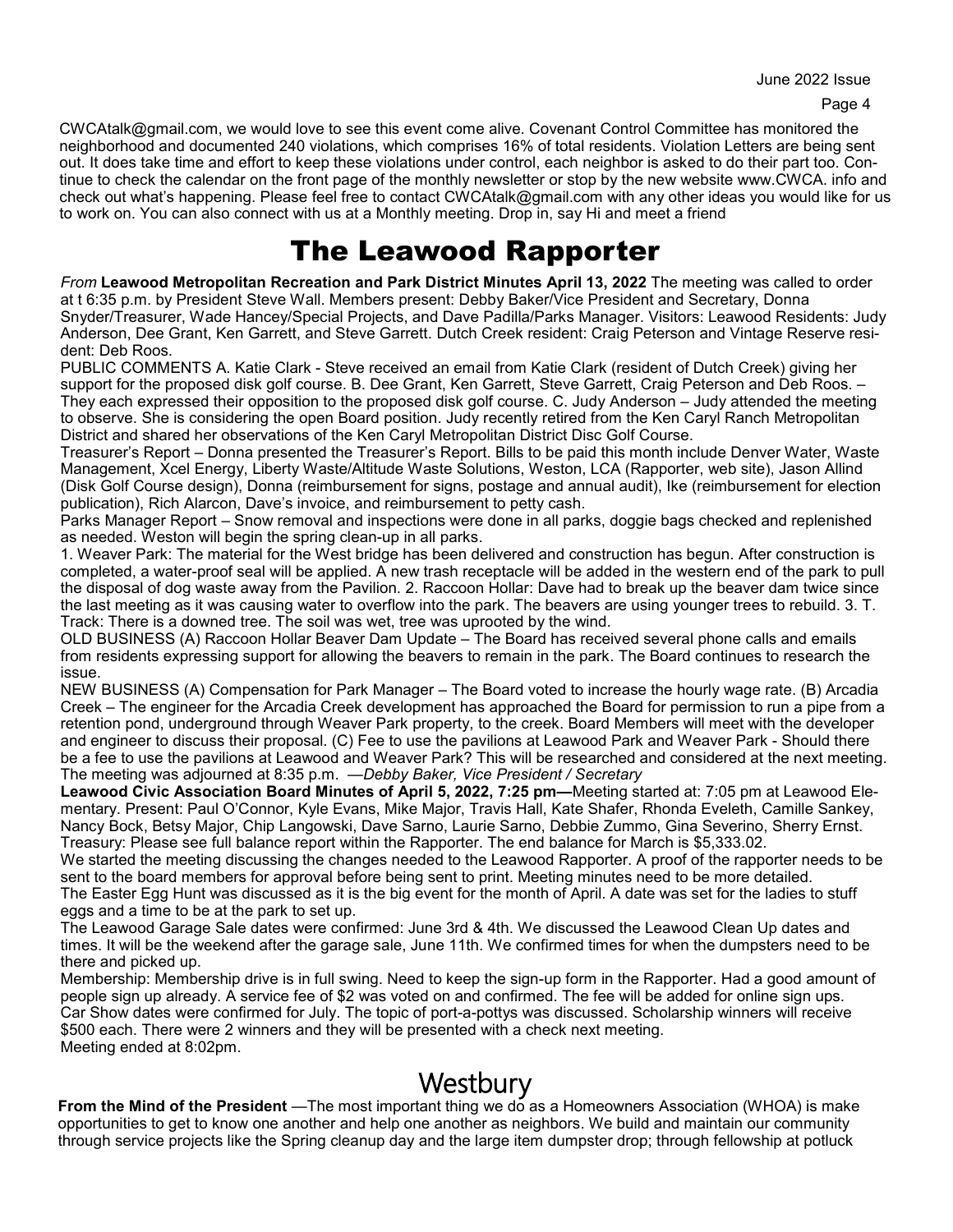gatherings before our WHOA general membership meetings, the annual National Night Out and Christmas party; through awards like the scholarship for a graduating high school senior; and at gathering spots such as the Little Lending Libraries (one located in north and south Westbury,) or during the community-wide annual garage sale in September; and other events suggested and organized by you, our neighbors and members. We are currently looking for people to work on a summer fair with food and games, and a progressive dinner for adults in the fall. Please contact me if you're interested in organizing or attending either of these events.

WHOA dues are voluntary, and only \$20.00 per year, until they go up on June 16th to \$25.00 per year. So what do these voluntary membership dues buy you? While all our neighbors are welcome to attend our potlucks and meetings, only "Members in Good Standing" are eligible to vote, that is, those who live here in Westbury and have paid their dues for the current year. Only those High School Seniors who live in households that are Members in Good Standing are eligible to apply for our scholarship, and only Members in Good Standing are allowed access to our large item dumpster drop without paying the standard fees. Mostly though, becoming a member in good standing better connects you to our neighbors, and makes Westbury a better community.

This month we'll be dropping off a membership form and pre-addressed envelope, to make it easy for you to join. If you're already a member for 2022, please ignore it – and THANK YOU for your dues! If you're not yet a Member in Good Standing, please take a few minutes to put \$20.00 in the envelope, along with your name, address, phone number and email address. Pop it in the mail or drop it off to the address on the envelope. Then please come participate in some of the events we have planned for 2022. We look forward to getting to know you! God bless and keep you all *—John Gaudio, current president, WHOA* 

### Woodbourne

*From* **Note From The Annual Homeowners Meeting** —The Annual Homeowners meeting was held on April 13, 2022. Thank you to everyone who submitted their proxies. This meeting couldn't have been accomplished without you. There were about twenty homeowners present. The most active discussion surrounded the topic of updating the ACC guidelines for paint colors. The Board committed to investigating the best, and most inclusive way, to adjust the ACC paint guidelines. The annual budget, recent reserve study, and likelihood of another dues increase next year was also discussed at some length. The neighborhood Easter Egg Hunt was a huge success on Saturday, April 16, 2002. Dozens of families participated and probably close to 100 children between the ages of wee little and 12. It was a chilly April morning for sure but everyone had an amazing time. Thank you to Board member Sheryl Archuleta for making this a success. The top border tile on the pool is being replaced this spring before the pool can be filled. We have encountered some difficulties with supply-chain issues and we are working closely with the contractor to get this work completed as soon as possible in hopes of not having to delay the pool opening. Our next regular business meeting will be held on May 11, 2022 at 7:00 p.m. In the meantime, please contact Celeste Terrell (303-265-7875) or Natalie Herschberg (303-793- 1417) with CLA with any questions.

*From* **Engage Jeffco Newletter**—**Jefferson County Announces New Emergency Notification System** — Lookout Alert is the new official emergency notification system of the regional collaborative of Jefferson County and all cities within it, the City and County of Broomfield and the City of Westminster. Through LookoutAlert, emergency responders are able to provide emergency and public safety messages to residents.

Anyone who visits, lives or works in Jefferson County, Broomfield or Westminster are encouraged to visit LookoutAlert.co to sign up to receive free emergency alerts via text message, email, and/or voice message. Learn more about Lookout Alert here. https://www.jeffco.us/473/Emergency-Notifications

**Jeffco Public Health Seeking Input on Tobacco Policies** — Jefferson County Public Health is gathering community input from organizational partners and individuals on two tobacco policies, including tobacco retail licensing and expanding smoke/vapor-free protections, in unincorporated Jefferson County. If you live, work or recreate in unincorporated Jefferson County, please complete this survey. https://form.jotform.com/220867043484055

There will also be opportunities to give feedback during town hall events coming up in June.

**Jefferson County Archives Launches New Website**—The Jefferson County Archives recently launched a newly designed website to make historical information about the county easier to find. https://www.jeffco.us/757/Archives It contains links to our keyword searchable catalog, our brand-new digital collections site and more.

Our just-launched Digital Collections site (https://jeffcoarc.access.preservica.com/home/) allows you to explore our evergrowing collection of digitized records such as Board of County Commissioners' Minutes and Resolutions, Assessment Rolls and Tax Lists, records for genealogy research, historical maps, photographs and much more. New content will be added weekly, so check back often!

**Medication Disposal Drop Boxes Available at Jeffco Sheriff's Office**—In case you missed last month's Drug Take Back Day, the Jefferson County Sheriff's Office has permanent Medication Disposal Drop Boxes available during regular business hours (Monday-Friday, 8 a.m.-5 p.m.) at each of its three precincts and jail lobby:

Sheriff's Office Lobby, 200 Jefferson County Parkway, Golden

Jail Lobby, 200 Jefferson County Parkway, Golden

South Precinct, 11139 Bradford Road, Littleton